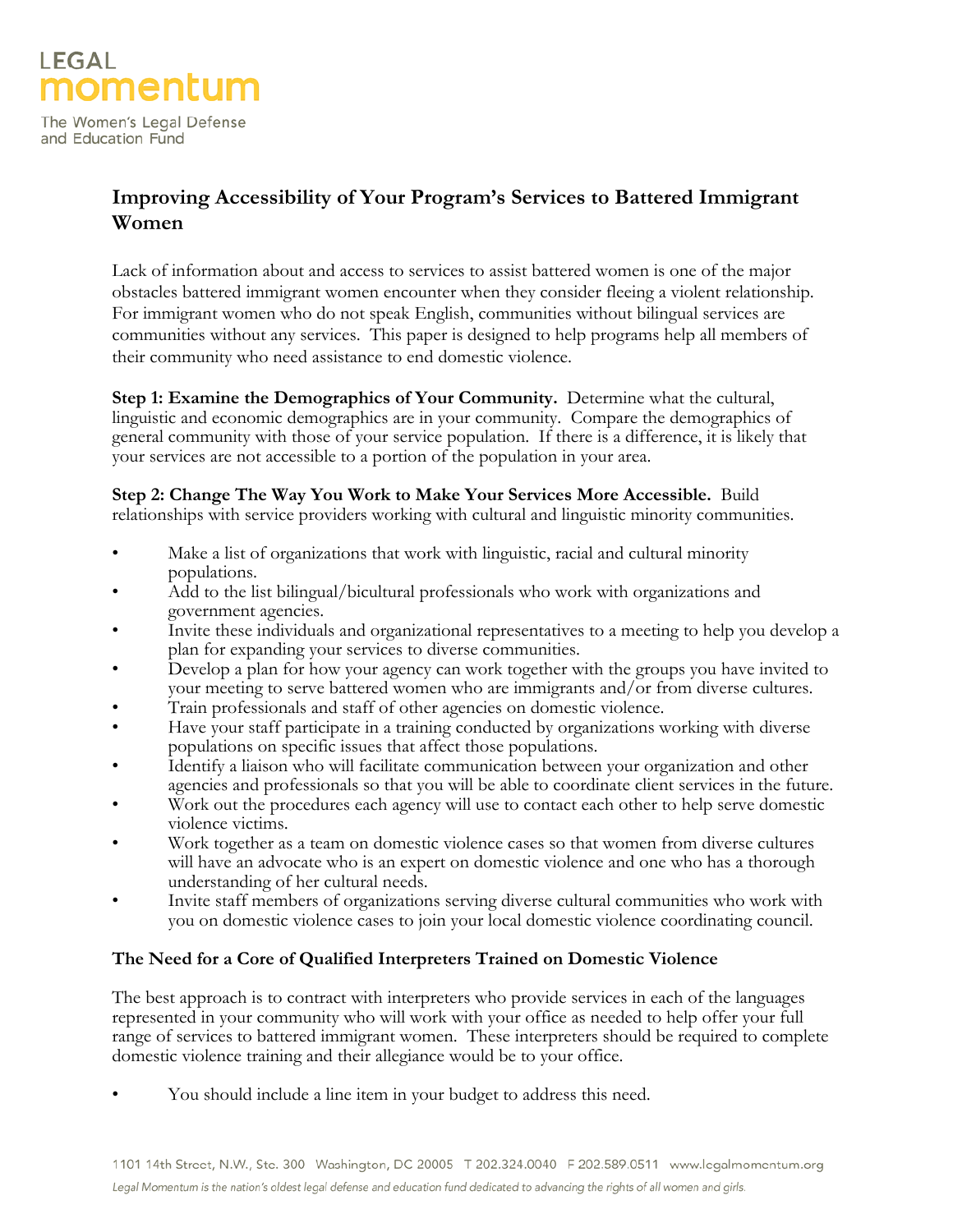- Hiring your own core of interpreters avoids conflicts that arise in small ethnic communities where the interpreter may be a friend of the abuser or the abuser's family and may not respect confidentiality.
- An interim approach might include working with bilingual staff at other agencies who will assist offering both interpretation and support for battered immigrant women.
- You might also recruit a group of volunteer interpreters. These may be less available at the times you need them than contract interpreters.

#### **It is DANGEROUS to use the battered immigrant woman's companions or children as interpreters.**

- The companion may be the abuser.
- The victims may edit the conversation or be inhibited from speaking because she fears gossip or that what she says will be told to her abuser, or she may want to protect her children.
- Knowledge of the details of abuse may traumatize children or endanger them.

### **Recruit Bilingual/Bicultural Volunteers for Your Agency**

- Community based organizations that serve immigrant communities can help you recruit volunteers.
- Place ads in local non-English newspapers and newsletters. Although you are seeking bilingual staff, these persons often read newspapers both in English and in their other language.
- Create an internship program for bilingual/bicultural students. Upon graduation, these students often continue to work with battered women or immigrants and become a group of trained persons from whom you can recruit staff in the future.

### **Develop the Basic Language Skills of Your Staff**

- Pay for language training classes for your current staff members.
- Bring a language instructor to your office of provide classes during work hours.
- Provide staff paid leave time to take language classes.

**Step 3: Hire Multi-lingual/Multi-cultural Staff.** This should be the ultimate goal. From this day forward, you should place a priority on hiring bilingual/bicultural staff each time you have an opening in your office in the future. The goal should be to attain as much cultural diversity as possible so that you can better serve all members of your community.

- Bilingual/bicultural staff supplement the work of contract employees and volunteers and offer continuity.
- Having a multi-lingual staff offers much more than interpretation. Some clients will be more able to talk easily with someone who is more like them, from their own culture.
- Some immigrant women fear interacting with members of the majority culture whom they expect to be unfriendly or impatient. They expect to be treated as they have been by others in the community at large.
- If interpretation is to be part of their job, the contract of bilingual/bicultural employees must reduce other job responsibilities to allow time within the normal working day for interpretation so that they are not penalized in their job performance for not completing as many of their other job responsibilities as other employees.
- Bilingual staff must have the same promotional possibilities as other staff members. Your

This project was supported by Grant No. 2005-WT-AX-K005 awarded by the Office on Violence Against Women, U.S. Department of Justice. The opinions, findings, conclusions, and recommendations expressed in this web library and its publications are those of the author(s) and do not necessarily reflect the views of the Department of Justice, Office on Violence Against Women.